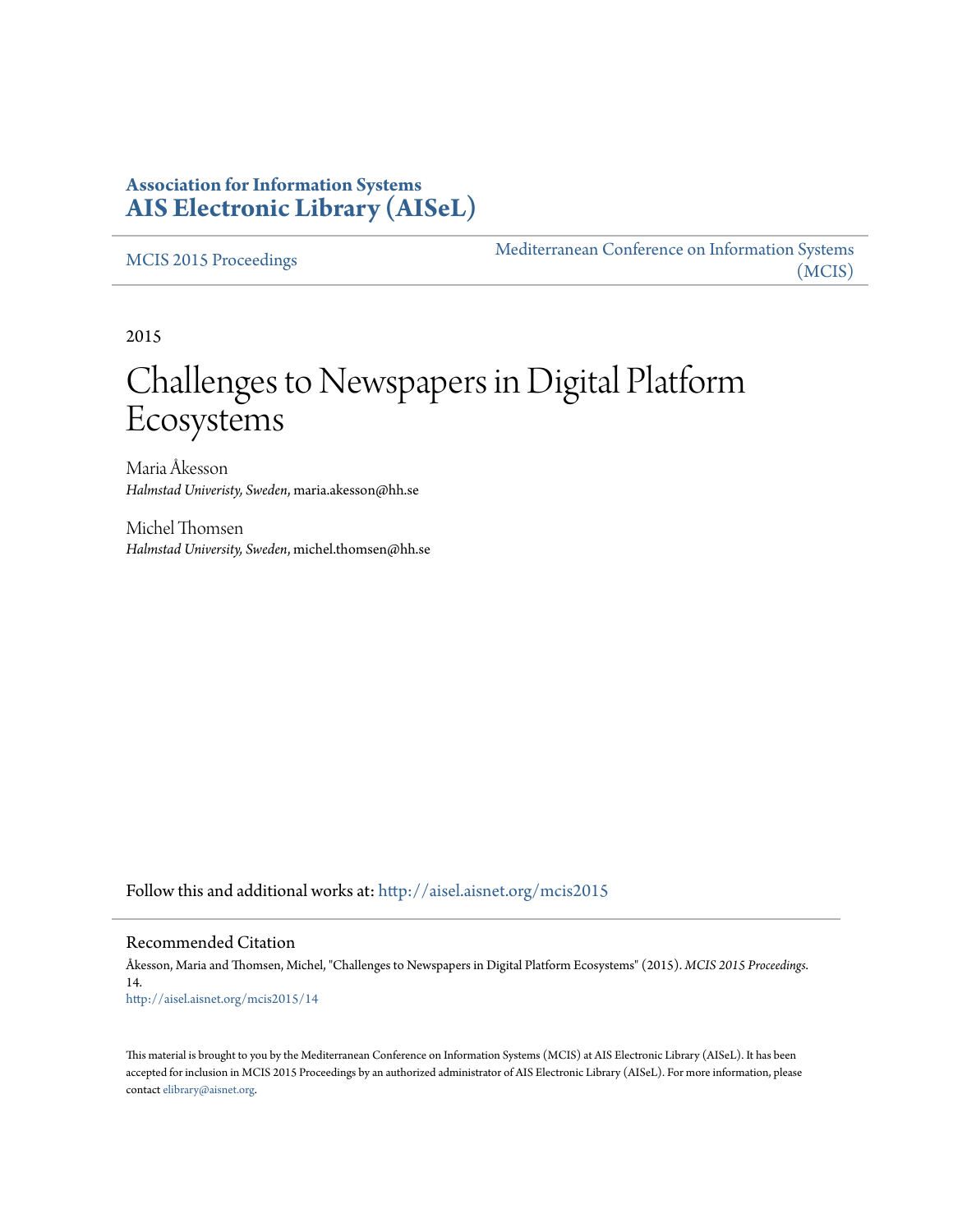### **CHALLENGES TO NEWSPAPERS IN DIGITAL PLATFORM ECOSYSTEMS**

Åkesson, Maria, Halmstad Univeristy, Halmstad, Sweden, maria.akesson@hh.se Thomsen, Michel, Halmstad University, Halmstad, Sweden, michel.thomsen@hh.se

#### **Abstract**

*Incumbent content providers such as newspapers experience radical changes in their business environment. Digital platforms are becoming increasingly important to innovate digital media services and business. The generativity of digital platforms afforded by digital technology offers new opportunities, but also new challenges. Digital platforms exist in an ecosystem of complex networks of actors and resources. In this paper we shed light on the challenges for incumbent content providers to adapt to and realize business opportunities in digital platforms. We do this from the viewpoints of newspaper management, platform provider and analysts of media business.*

*Keywords: Incumbent content providers, Digital platforms, Ecosystems, Generativity*

### **1 Introduction**

Newspapers of today are actors in a rapidly changing ecosystem. From having had a dominant position on the news market for more than 150 years, newspapers are now challenged by the digital economy. New digital technology, new media consumption patterns as well as new advertising models are changes that have challenged newspapers to innovate in digital media (Conboy and Steel, 2008; Picard, 2006). Undeniably, it has been very challenging to innovate news services, business models and adapt to the ecosystems that enable profitable business in digital media. Significant uncertainty exists related to the ecosystems of newspapers in digital environments. This uncertainty has even started a debate about the survival of traditional newspapers. Even so, it can be noted that up until now no new media has replaced another in the newspaper industry. That is, digital innovations adopted by newspaper organizations have not been disruptive in the meaning that they have replaced existing technology, but rather disruptive to their ecosystems as acknowledged by Christensen and Davis (2006). New digital innovations have changed or created new ecosystem relationships and disrupted socio-technical frames for decisions and value creation.

For incumbent content providers, such as newspapers, it has been proven challenging to innovate in digital media (Åkesson, 2009). Still, there are not many studies that explicitly have studied generativity and control in digital platforms and the business implications for newspapers. To advance knowledge on how media content business can transform to realize digital platform opportunities, we need to inquire into the facets of digitalization. That is, into the consequences of existing business practices in digital media, into the characteristics of digital media platforms, and into the business environment in digital ecosystems.

The objective of this study is to explore and shed light on the challenges for incumbent firms to adapt to and utilize business opportunities in digital platforms. More specifically, we have studied how newspaper organizations relate to challenges in digital platforms, and how platform actors relate to business practices of newspaper organizations. Although there is research suggesting that leveraging innovation in digital platforms requires balancing generativity and control (Eaton et al., 2015; Förderer et al., 2014), there are still few studies that have focused on the relationship between incumbent content providers and other platform actors. Further, there is a lack of research into the strategizing underlying decisions taken by ecosystem actors (Ghazawneh and Henfridsson, 2015). It can be assumed that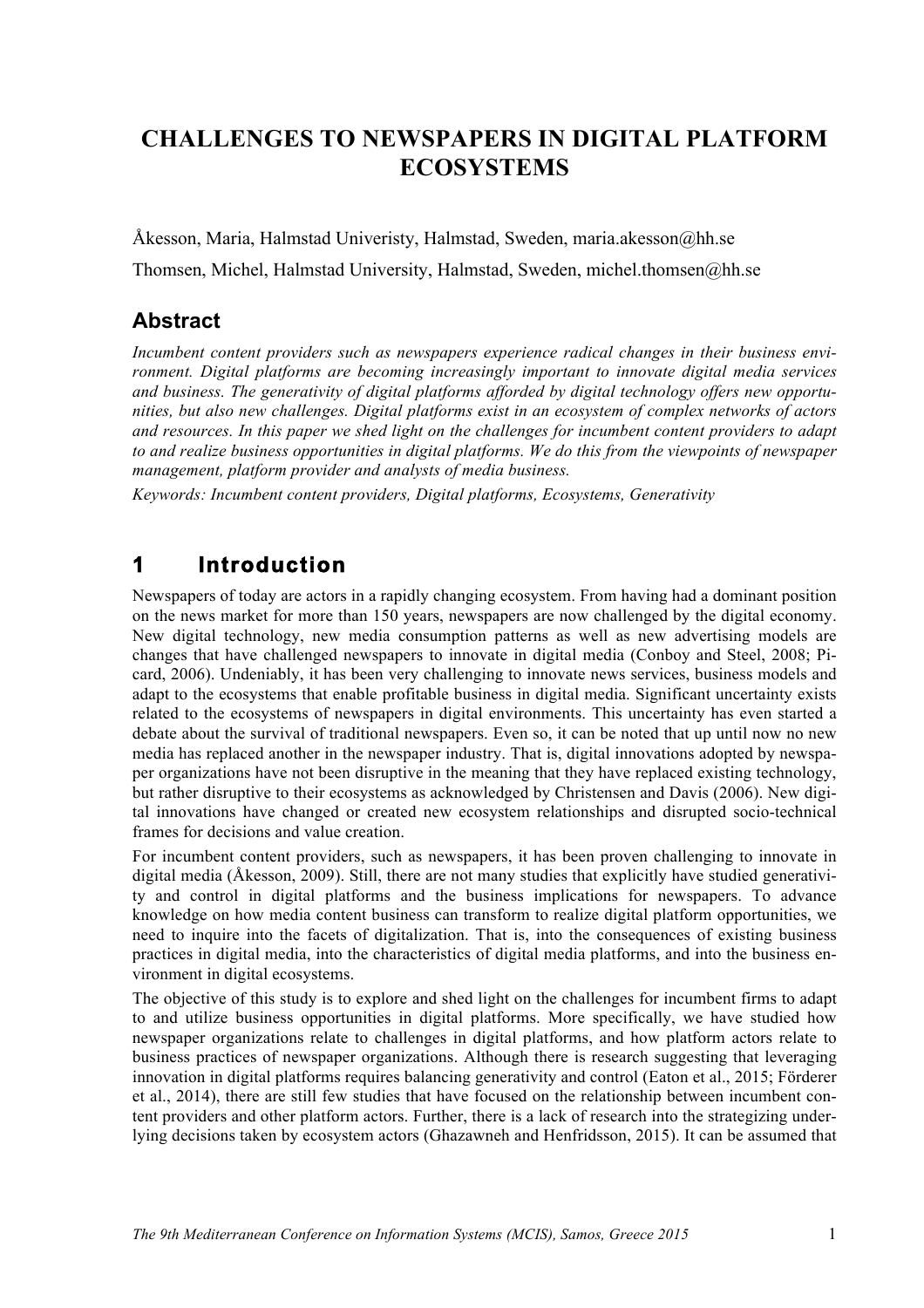the rationality behind a new digital platform provider and incumbent content providers are different. However, we know little about what characterizes the challenges associated with decisions, and how the rationale behind decisions differ between platform ecosystem actors (Ghazawneh and Henfridsson, 2015). We therefore address the following overall research question: *How are incumbent content providers challenged in digital platform ecosystems?*

In this paper, we report from an ongoing research project in collaboration with the newspaper industry. The project is aimed at developing new insights on how the digital media ecosystem is changing, and how the newspaper industry is challenged by this change. Theoretically, we draw on previous research on generativity and digital platforms (see e.g. Yoo, 2013; Tilson et al., 2010) to understand how newspapers are challenged by digitalization of business. Empirically, we illustrate how newspaper management reason about digital media platforms and how other ecosystem actors construe newspapers practice. Finally, we interpret and discuss the results in the light of digital platform generativity (see e.g. Eaton et al., 2011).

### **2 Related literature**

#### **2.1 Background to changes in newspaper industry**

The newspaper industry has been very profitable over time compared to other industries (Picard, 2003). Since the Second World War the print newspaper market has been mature and apart from evening press very few new newspapers have started or shut down since then. In other words, newspaper industry has up until recently existed in a stable and undisturbed ecosystem. However, during the latest decades, newspapers all over the world are suffering from decreasing print circulation and declining advertising revenues as readers and advertisers are turning to digital media (Picard, 2006; Stone et al., 2012). Even though newspaper services have been present on the Internet since the mid 90´s and in mobile phone platforms since the end of the 90´s (Boczkowski, 2004), newspapers have experienced difficulties to build digital business. The traditional business models of newspapers have not worked very well in digital media and the competition has been difficult to meet (Ihlström Eriksson et al., 2008). This situation has provoked a great need for innovation in the newspaper industry (Küng, 2008; Åkesson, 2009).

Driven by the shifting customer and advertiser behaviors, the media landscape is changing at an unprecedented pace. Media consumption is now less restricted to particular time and places, it is differentiated between different brands and media (Stone et al., 2012), and increasingly social and mobile. Indeed, people's increased physical mobility and the on-going diffusion and adoption of new mobile technologies are gradually transforming the way media is consumed. These changes are for example mirrored in decreasing print newspaper circulation and the radical increase in mobile news consumption (Stone et al., 2012). Advertisers are increasingly turning to digital media and they have need for more targeted and accurate advertising (Åkesson and Ihlström Eriksson, 2009). Accordingly, many newspaper organizations are putting more effort into digital media to find new business opportunities.

The confluence of these shifts drives newspaper organizations to engage with diverse actors thus bringing newspapers into a new ecosystem with implications on strategies and business models. The news media ecosystem is evolving into a complex network of interacting actors providing a broad range of news services to end-consumers and advertisers. Previous research suggests that business models in complex ecosystems go beyond individual firms in complex value networks of actors. To develop successful business models in complex ecosystems, firms need to carefully orchestrate interfirm relationships, maintain and develop core competencies, and take network position and value creation into account (Chesbrough, 2006; Åkesson, 2009). This includes assessing ecosystem risks in order to establish more realistic expectations and profitable business models (Adner, 2006). Newspapers are engaged in networks of relationships with, among others, newspapers, publication system providers, advertising agencies, advertisers, and consumers. The complexities of the ecosystem increase in multifold as new actors are emerging, new relations are formed, and the traditional distribution of power is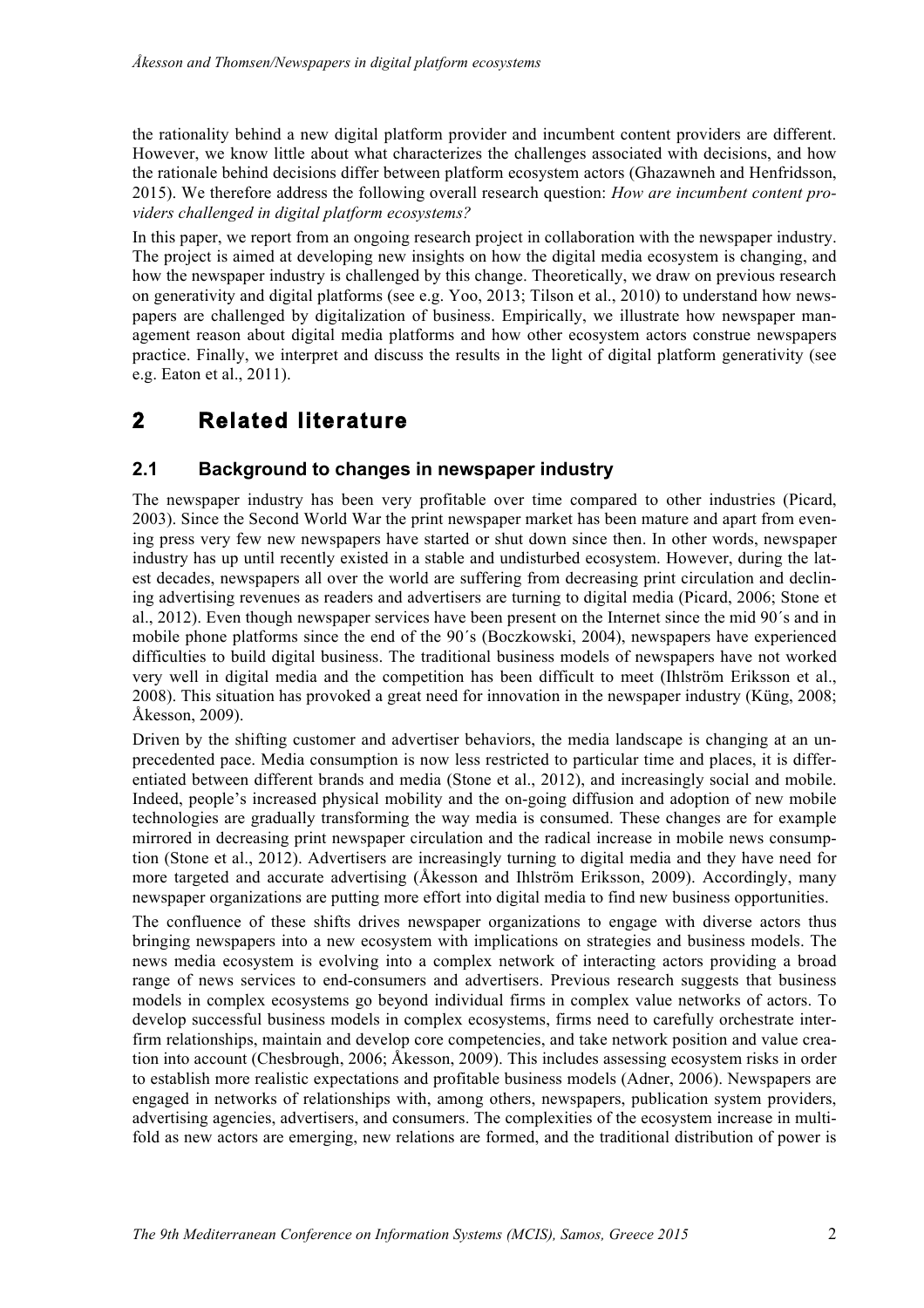shifted. Digital innovation has transformed and widened the relationships of newspapers. Newspapers have not been engaged with for example telecom providers until the opportunity of offering mobile news services on mobile platforms emerged. New digital services such as mobile Internet and social media are changing the relation between newspaper and consumer (Stone et al., 2012).

This has led to incumbents' inertia for the exploration of digital business. Some scholars argue that the newspaper industry has been infatuated by historical success (see e.g. Boczkowski, 2005; Picard, 2006), they have not been managed to explore digital opportunities in the pace required to transform from print to digital business. O'Reilly and Tushman (2004) highlighted in a study of the newspaper USA Today, that newspaper organization's capability to exploit the opportunities afforded by digital publishing depends on its ability to reinvent itself in parallel with exploiting the incumbent print business. Christensen et al. (2012) provide similar conclusions based an analysis of the newspaper industry suggesting that the industry requires the re-inventing of organizations to survive. This digital force continuously disrupts the fundamentals underlying newspaper business models, and challenges the culture and core identity of newspaper organizations (Åkesson and Ihlström Eriksson, 2009). The current pace of digitalization is faster than anyone could anticipate just a few years back (Christensen et al., 2012).

#### **2.2 Ecosystems of digital platforms**

Digital platforms have emerged as a dominant model of digital service innovation. A digital platform is a system of digital resources that can be used, re-combined and extended by a network of partner firms (Tiawana et al., 2010). A platform provider or owner can be a firm or a network of firms that provides the platform as a marketplace for content such as applications and media content (Ghazawneh and Henfridsson, 2015).

Digital platforms provide an open, collaborative, networked, and complex business ecosystem. A digital platform ecosystem is a collective of organizations having a common interest in leveraging digital service innovation (Ghazawneh and Henfridsson, 2015). Digital platform ecosystems are gaining increasing importance for content providers as digital innovation environments in which they compete and collaborate at the same time. In a platform ecosystem, firms can create value that no single firm could leverage alone (Adner, 2006).

Digital platform ecosystems are open and generative. A platform owner depends on other actors in the ecosystem to leverage value and innovation (Tilson et al., 2010). Generativity is at the hart of the innovative opportunities that follow digital developments (Yoo et al., 2012; Tilson et al., 2010). The term refers to the socio-technical system that defines how organizational resources (Avital and Teeni, 2009), and technological resources (Zittrain, 2006) can lead to the emergence of new digital innovations (Yoo, 2013).

The foundational premise for the generativity of digital platforms is the unique characteristics of digital technology (Yoo, 2013). As outlined by Yoo et al., (2010), first, digital technology is characterized by homogenization by the use of binary digits for all types of data. Second, digital technology is reprogrammable, and third, self-referential. These three characteristics enable a layered modular architecture separating hardware (devices), network technology, services and content enables relatively independent new re-combinations and innovation within and between layers. This architecture makes content independent of physical limitations such as devices and geographical place. Taking the example of Apple, new apps and functions can be added to an iPhone or an iPad and thus re-configure the services and content without any changes to the device as such.

In this paper, we refer to generativity as an attribute of digital platforms enabling the capacity to provide new and varied re-combinations and a key source of value (Tilson et al., 2010; Yoo, 2013). Leveraging generativity involves innovating business models and creating new markets. However, the generativity of digital platforms also provides low entry barriers for new innovators compared to analogue media. Prices and performance of digital technology are relatively low compared to the investments needed for start-ups in analogue media, such as for example printing and distribution of news-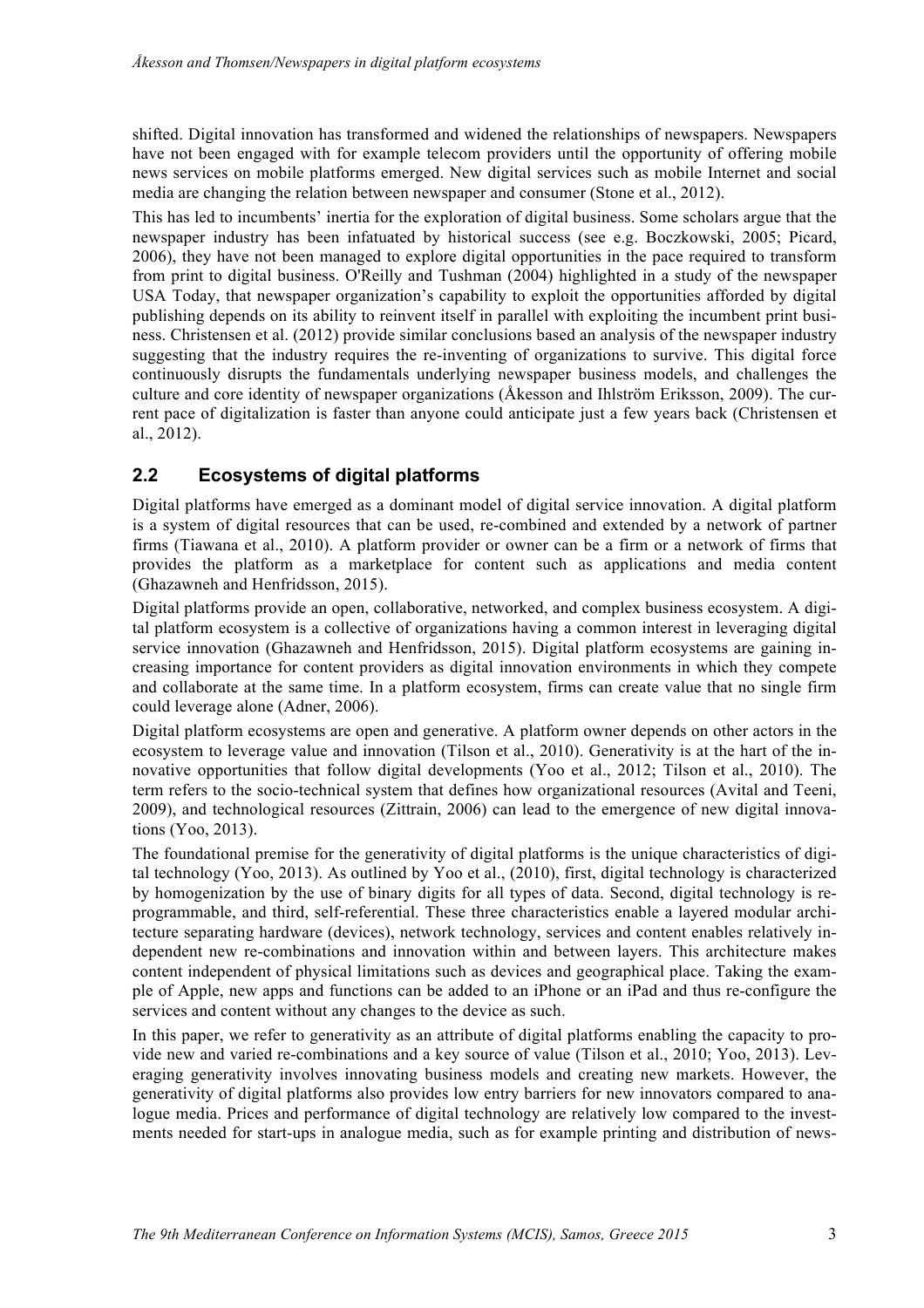papers. In digital ecosystems, incumbent media content providers compete with new digital start-ups engaging in digital media platforms. The low barrier to entry makes it possible for firms to engage with heterogeneous actors in the eco-system to leverage service innovations in digital media platforms (Eaton et al., 2011). To appropriate generativity, the platform owner enacts control at the same time as too much control can restrain generativity. This balance is key to leverage value in digital platforms (Ghazawneh and Henfridsson, 2013; Förderer et al., 2014). Controlling generativity is therefore a strategy to create competitive barriers for rival platforms. The paradoxical relationship of control and generativity is that control that reduces generativity seeking to create barriers for emerging innovations, can also stimulate generativity. Similarly, the stimulation of generativity that can result in emerging and unexpected innovations can also create the need for increased control (Eaton et al., 2011).

### **3 Research approach**

The approach to this study was qualitative (Orlikowski and Baroudi, 1991; Walsham, 1995). It was oriented towards content provider assumptions, knowledge, and experiences of digital innovation efforts. The study was done in the context of an on-going research project named New(s) Media Ecosystem. The project is a collaborative initiative with Swedish newspaper organizations with the ambition to cope with the transition form print to digital publishing. The overall goal of the project is to explore how newspapers can innovate in digital platforms. The project started in 2013 and will be finalized in April 2016. The initial participating newspaper organizations are Aftonbladet, Expressen, Göteborgs-Posten, Helsingborgs Dagblad, Mediabolaget Västkusten AB, MittMedia and Västerbottens-Kuriren. Some of these organizations have merged during the project du to the turbulent market conditions in the newspaper industry. The research team in the project consists of three senior researchers and two PhD candidates.

Since year 2000, Swedish newspaper circulation has declined by 40%. Advertising revenue has declined by 10-15% per year. Digital advertising revenue has increased but still, with few exceptions, is only 10-15% of the total advertising revenue. Digital readership has increased but revenues from digital consumers is not by far compensating for the loss of print circulation (Nordicom statistics).

During the project we have done interviews, group interviews and workshops with newspaper partners. We have also interviewed other actors in the ecosystem such as advertising agencies, analytics, platform providers, and newspaper readers. The main informants for this study are the project leaders appointed in each newspaper organization, analysts of media business, and the market director of a platform provider. The informants are presented in Table 1.

| Informant id    | Role                               | Organization          | Data collection activity       |
|-----------------|------------------------------------|-----------------------|--------------------------------|
| NP1             | Chief business developer (m)       | Newspaper 1           | 3 group discussions (3 h each) |
| NP2             | Private market director (f)        | Newspaper 2           | 3 group discussions (3 h each) |
| NP3             | Head of digital development (m)    | Newspaper 3           | 3 group discussions (3 h each) |
| NP <sub>4</sub> | Head of development (m)            | Newspaper 4           | 3 group discussions (3 h each) |
| NP <sub>5</sub> | Digital director (f)               | Newspaper 5           | 3 group discussions (3 h each) |
| <b>NA</b>       | Chief of analytics (m)             | Newspaper association | Interview $(2 h)$              |
| A <sub>2</sub>  | Editor in chief trade magazine (m) | Analysts 1            | Interview $(1 h)$              |
| A <sub>3</sub>  | Chief Analysts, CEO (f)            | Analysts 2            | Interview $(1.5 h)$            |
| <b>PP</b>       | Market director (m)                | Platform provider     | Interview $(1 h)$              |

*Table 1. Overview of informants and data collection activities*

The two authors collected the data reported in this paper. The group discussions with the project leaders from newspaper organizations were part of three different two-day meetings in the project. In the first group discussion we discussed future scenarios for newspaper content and business. In the discussions, the platform provider role came clear as having a key position in the ecosystems. Therefore, we conducted an interview with a platform provider. In the second group discussion with the project lead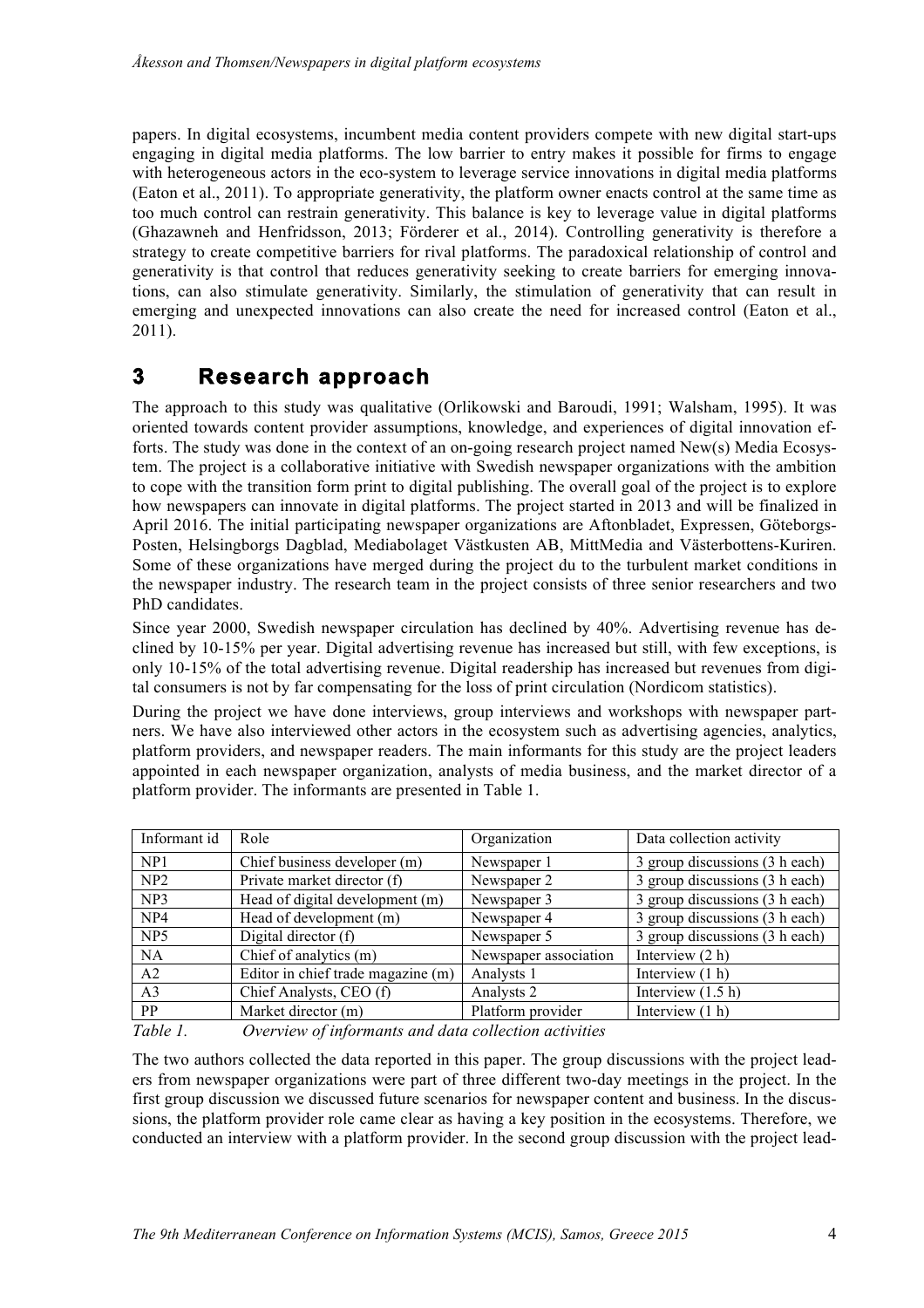ers from newspaper organizations we presented and discussed results from the interview with the platform provider. The responses to the results guided the interviews with analysts. These interviews were semi structured and covered topics relating to incumbent content providers in the era of digital platform ecosystems. The analysts all have many years of experienced in the newspaper industry and have all been professionally employed by newspaper organizations prior to becoming analysts. Informant A1 is specialized on analytics of advertising in digital platforms. Informant A2 does research on the digital transformation of newspaper on a global scale. Finally, informant A3 is editor in chief for a trade magazine covering media business. In addition to these data collection activities we participated in two media conferences on the topic of digital business. At these conferences we interacted with different actors in digital media ecosystems.

All group discussions with the newspaper project leaders were recorded and partially transcribed. Small talk and topics not relevant for the inquiry were left out in the transcription. The interviews were all transcribed in full. The analysis of the empirical material for the purpose of this paper follows a descriptive and interpretive approach (Walsham, 2006). In the analysis, we treated the newspaper informants as one unit of data, the platform provider as one, and the analysts as a third. The overall directing question was how newspapers as incumbent content providers are challenged in digital media platform ecosystems. We first reviewed transcripts and notes of the collected data to identify statements by the three different types of informants relating to the opportunities and challenges for newspapers in digital platforms. From these statements we identified two themes of challenges for focused coding; identity crisis and balancing openness and control in digital platform ecosystems. Thereafter we compared and reflected on the different informant's accounts. Both researchers did the interpretations of the data material. The results are organized in three sections representing the three categories of informants. The interpretation and discussion is guided by the literature on digital platforms and generativity.

### **4 Results**

#### **4.1 The platform provider**

The platform provider offers content providers of print media such as magazines, newspapers, trade magazines and comic books, to sell their content on the platform. The service is mainly offered to tablets and mobiles. The platform has customers in 100 countries. The revenue share is 30 % to the content provider and 70 % to the platform owner. The revenue model to readers is a fixed fee of 10 euros per month.

The platform provider predicts that media ecosystem will be under change for a long time ahead. One of the driving trends is platforms that package and bundle media content to the consumer convenience. There are according to the informant many examples such as Netflix, Spotify and Amazon. To leverage value, these platforms need to offer a variety of titles. The challenge is to build up enough content to be interesting to the media consumer. All these platforms have managed to pass that breaking point, and the informant regards their platform to have managed that with magazines. They have not managed to attract newspaper content providers to the platform:

*We have a few newspapers testing the platform, but before we can take off we need more titles. It is a bit slow with newspapers. They are investing in their own individual platforms and might not see our platform to be interesting.* 

As the quote illustrates, the content provider is hesitant to newspapers interest in their platform. The informant continues to describe under what conditions he thinks newspapers might take an interest:

*When the newspaper publishers realize that the print market is declining that also creates an interest for new solutions. The attitude has been a bit like do not fix it until its broken. But now the curves for print is only pointing down so we experience a bit more interest from newspapers, especially in Germany and England which enables us to provide a*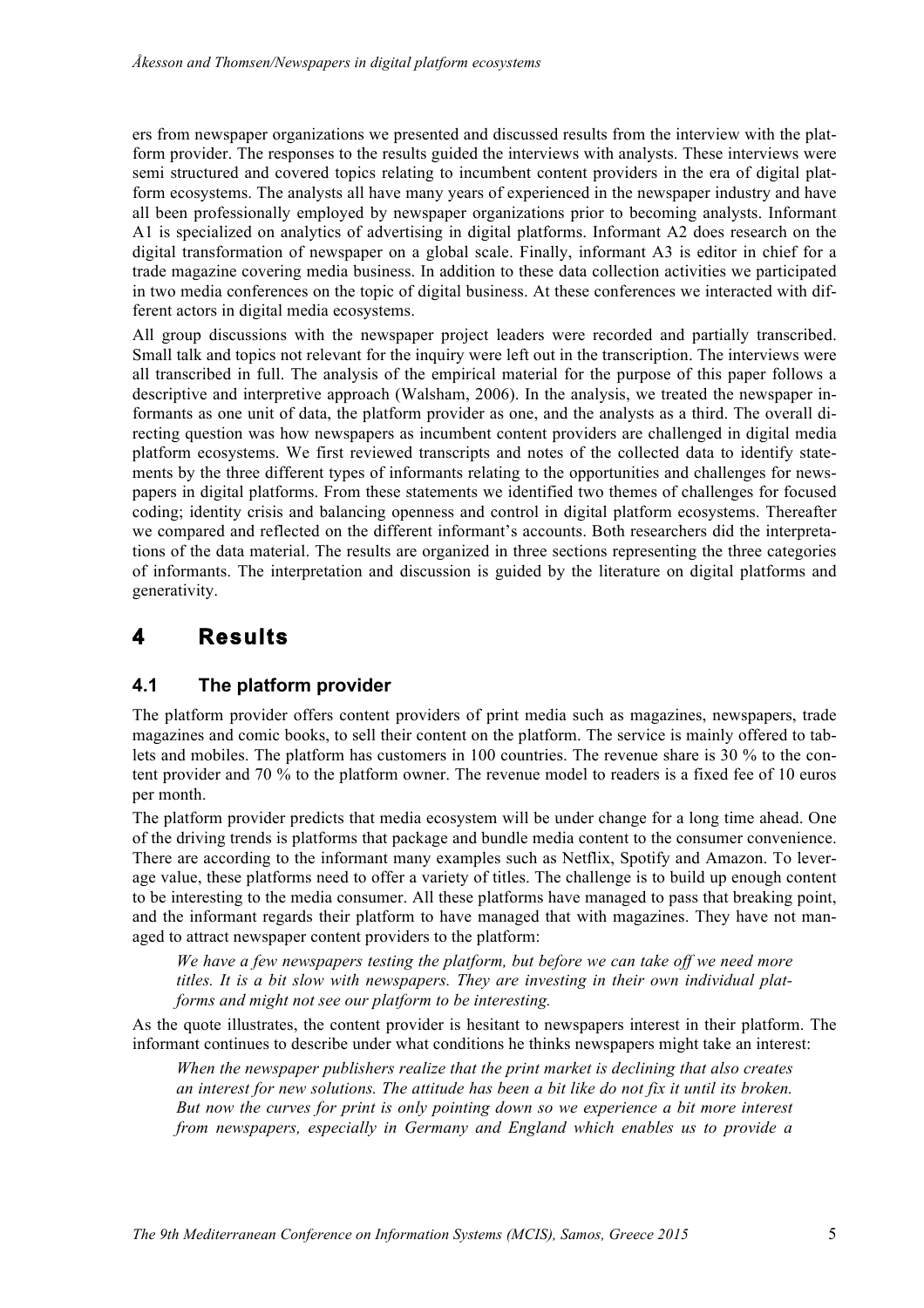*large range of newspaper brands. But in for example Sweden there is still not much interest. But I think they will come to us too when they suffer enough losses in print.* 

The informant suggests that newspapers think they have a strong relationship to their readers and that they do not need to provide their content on outside their own individual platforms. According to the platform provider, newspapers are overestimating their relation to their readers, and under estimating the value of their content and brand. The paradox is that readers like to get their news from a well known brand because it is trusted and expected to provide quality content. If there are alternatives the informant does not think readers are loyal, so if the quality is compromised the readers are not loyal. The only loyal customers today are, according to the informant, old local readers. Another thing that the informant regards to be over estimated by newspaper is journalism:

*Newspapers regard themselves to be a journalistic product, and not to be an edited product. Journalism is raw material to me, it can be bought on a market of media content and provided by readers. What makes a newspaper really good is to select, edit and present a good news service. That is what I think is the core value and what newspapers are best at, but they do not recognize that themselves.* 

The informant expects newspapers to have a role in the digital media ecosystem in the future. However, big actors such as Google or Apple, and new actors we do not know yet, will set the frames for how the ecosystem develops. New roles emerge, such as the broker role of platform owners, and the technology will be the driver of development. The basic media consumer needs are the same, according to the platform provider. The informant regards ownership structures, and reluctance to new cooperations, to be a risk for incumbent newspaper organizations in taking a role in the ecosystem:

*A risk for the newspaper publishers is that they are too focused on ownership and only co-operate within their respective ownership structures. They forget that what is good for the readers is good for the staff, and that that is in turn good for the owners. If they prioritize the interest of the owners, the circle turns.* 

To leverage value in a digital platform ecosystem the informant considers co-operation in several constellations to be the necessary. There are many different actors in the ecosystem that can add competencies, infrastructures, markets etc. that one actor cannot build up on its own. This is according to the platform provider difficult for newspapers:

*When we negotiate with newspapers they always want to take the dominant role. They are stuck in value-chain thinking and are unable to see how they can interact with other actors on equal terms. That is my experience. That is why we do not spend so much time to seek up newspapers, even though we know we can provide added value besides being a market place. We can provide aggregated and detailed information about reading patterns that can inform how to develop their products. We can offer them a younger audience then they have. But they do not see that.* 

The informant continues with a reflection on identity:

*The biggest enemy for newspaper in the digital platform ecosystem is their inability to let go of the old identity as a dominant actor that rules the game. The time for that is over, and those who will make it the informant believes to be those who can size down and see themselves as one actor among others and join many different constellations in the ecosystem.*

#### **4.2 The newspaper informants**

The newspaper informants provided a similar picture of the situation as the platform provider. In the group discussions the informants reflected on the content providers statements and of their future role in digital platform ecosystems. One of the informants had experience from negotiating with the platform provider: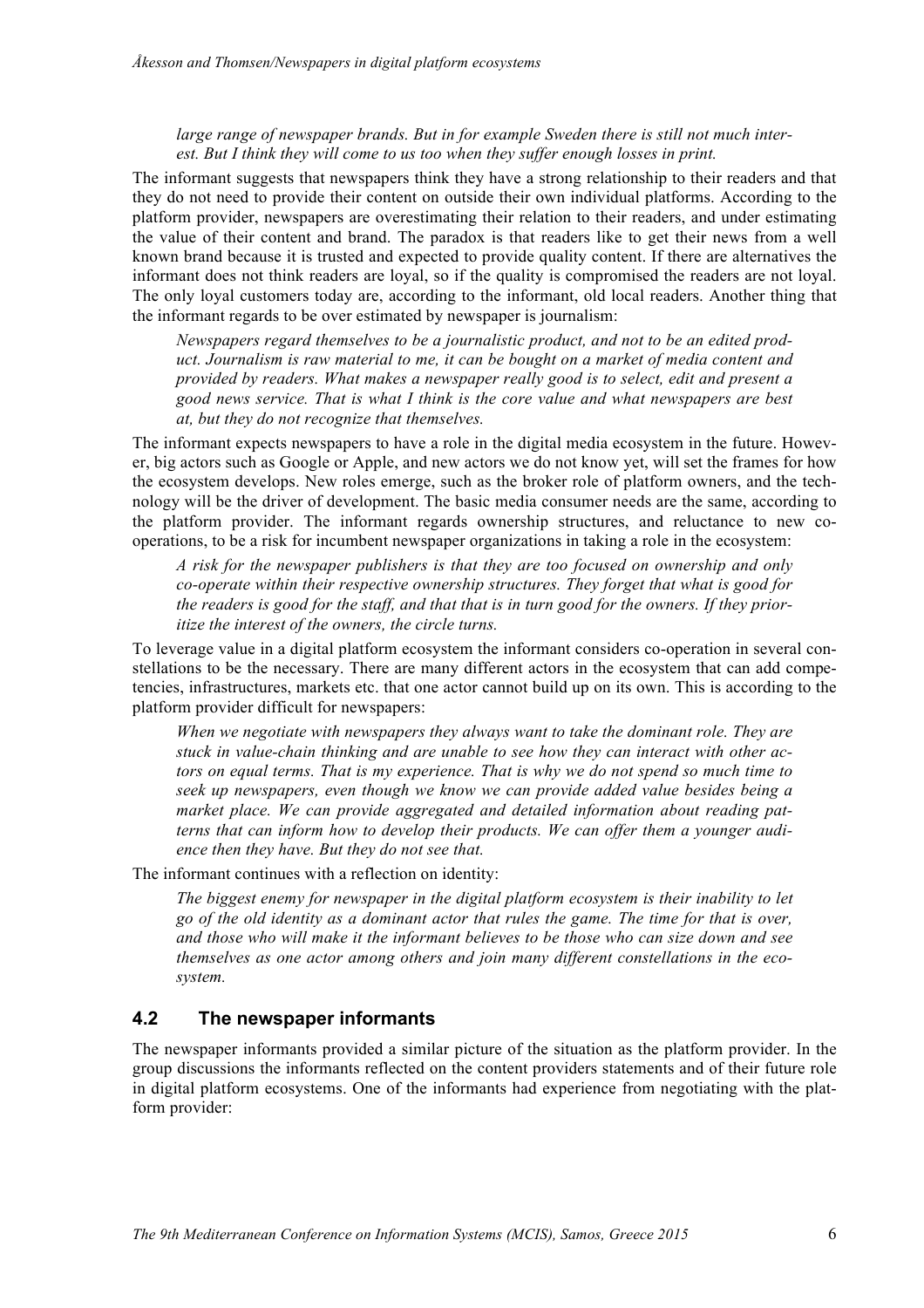*We were in a discussion with the platform provider. We could not accept the share of 70/30, we think it should be the other way around. Compared to the margin of a printed newspaper this is nothing.*

The statement was met by a question from another informant:

*But then you do not have any distribution cost so how can you compare like that? I think the main problem is that they are in control of the customer relation. They bill the customer and know who they are, not we. That is the value we loose.* 

On the question of how they have approached new digital initiatives and offers by other actors, one informant described the following:

*To be honest, we have not looked around us to see if there are any interesting collaborations. We have all been fumbling around looking for the Holy Grail. Is this the new digital business model, is that the one. Then we said, we need many complementing business models to cope with the transition. But have we really explored the ecosystem, or are we just fumbling around trying to do what we have always done?"*

Another informant continued to describe that newspapers have been rigid and weighed down by the traditional print business model. He described they have been unable to act with the flexibility needed in digital ecosystems:

*We are really stuck in doing business the print way. We say we have digital strategies, and that we are digital publishing companies but look at us. How digital are we really? Not very.*

The informants were asked to respond to the platform providers statement on structures of ownership. One informant responded as follows:

*The statement about ownership is so true. But at least we are starting to co-operate within our different owner structures now, and we have accomplished some new partnerships with digital companies. Still, we cannot see that it matters in figures yet.*

Another informant described that part of the problem was related to the ability to join networked business and revenue shares:

*I think we are scared to death that someone else will make a profit of our content. That is why we are so bad at networked business. We talk about digital transition. I do not think that is the core. The core is the transition from "every man for himself" to networked collaboration. It is not about technology.*

One of the informants responded to this statement as follows:

*Yes, I agree. If we had seen this development in time we would have a joint platform for newspaper content with a smart business model and convenient for readers and advertisers. We are so self-absorbed that we have all thought we can do it on our own.* 

The newspaper informants, however, took another stance than the platform provider regarding the role of journalism in value creation. They agreed upon that journalism is the core value they have to bring in the digital platform ecosystem, and that they can produce and offer quality content not only to readers but also to other actors in the ecosystem. They discussed this as an unexplored opportunity. One reason for this situation was, according to the informants, that they have to be too focused on providing content under their own brand. Another reason was that newspapers have not found their role and identity in digital platform ecosystems. One informant stated:

*One thing that has been ambivalent for us is how we should define ourselves in digital ecosystems. Who are we, and who are our competitors. Sometimes we talk about Google and Facebook as competitors; sometimes it is computer games or even the local grocery store. I think we have an identity crisis. We do not know who our friends and enemies are and that makes it challenging to collaborate with other actors.*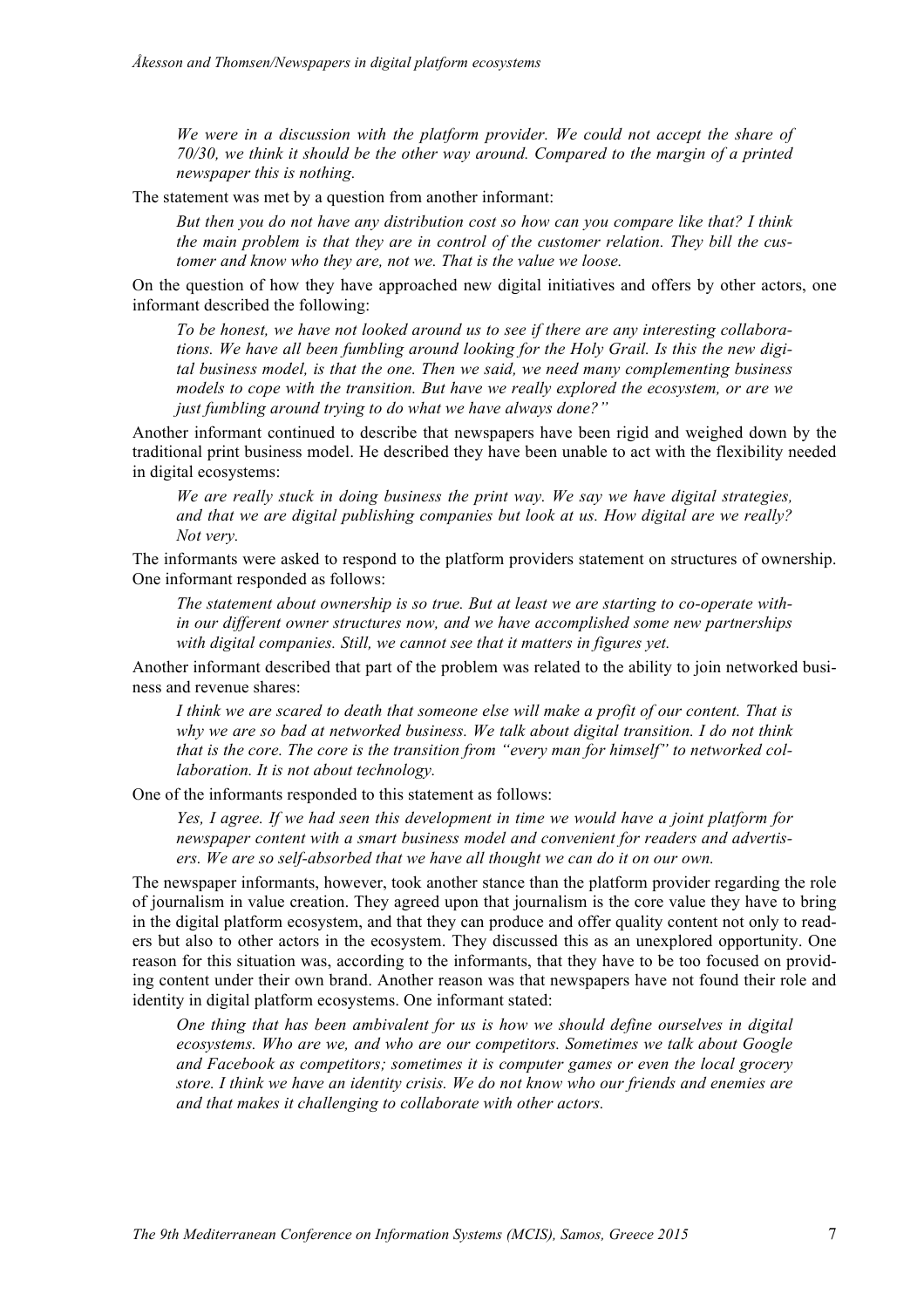Another major challenge for newspapers in digital platform ecosystems was, according the informants, the difficulty of charging readers for content. There have been a number of initiatives for pay walls, charging for specific services, but the revenues do not yet compensate for the loss of print revenues. The informants discussed this subject, how it effects the business models for services in digital platform ecosystems. As one informant put it:

*One thing is for sure; if we cannot finance our own platforms with advertising revenues, we will be forced to join other platforms. Readers will not pay 10 euros per month for one brand, if they can have 100 brands for the same price on another platform. We can only keep our individual platforms if content is free to readers. That is what I think anyway.*

On the topic of what has been the inertia for newspapers digital initiatives the informants discussed the dominant business strategy. The dominant business strategy was described as taking control over the value chain. On informant described the dominant strategy as follows:

*The dominant business strategy is to be in control of the value chain. We have not been able to let go of that attitude and I think that is how our owners still strategize. The more control, the better. The more exposure and collaboration, the higher risk. If we can make it on our own we do, if we cannot we might consider some partnership. It has opened up, but we are still governed by this mind-set. When we assess a new initiative we compare to the print business, so the new initiative almost always looses. What business digital model could be as strong as the print model was? That is utopia.*

#### **4.3 The analysts**

The analysts reflected on the future of newspaper publishers in digital platform ecosystems. Independence was put forward as important and valuable for newspapers. According to one informant, the content marketing trend on the advertising market is an opportunity to newspaper publishers. That is, if they do it well and not compromise reader's trust.

*The value newspapers can build in digital ecosystems is to maintain independence in relation to advertisers. The problem is that the readers do not seem to care, so it is tempting to stretch the borders. But if they go to far they will loose trust and then the reader will go somewhere else. There is a balance here, how close can you integrate with advertisers, and how do readers value the trustworthiness of newspapers?* 

One analyst argued that newspapers spread their content too casually in social media (e.g. Twitter). If newspapers have the ambition to build strong brands in digital platform ecosystems, his advise was to be selective with where to spread content.

*We are still in the childhood of these media. There is a lot of trial and error going on. The problem is though that I do not think they know why or why not to do things. Spreading things fragments newspaper content and make newspapers loose control over the publishing context.*

An important aspect of managing the transition to digital platforms ecosystems is to attract a younger audience. Newspapers have, however, not managed to attract a critical mass of young readers in digital platforms. According to one of the informants, this is one of the most important factors if newspapers want to be attractive partners in the ecosystem:

*Young people seem to be attracted by news media that is more entertainment oriented. That is not new. Buzzfeed is sometimes pointed to as the one who has managed to crack the youth code. Newspapers copycat their approach. What they need to consider though is that youngsters today have unlimited access to content and then they choose the candy instead of the veggies (veggies being traditional journalistic content). This is a major challenge if newspapers want to be attractive partners in the ecosystem*

Two of the analyst emphasized that it is very difficult for newspapers to enter other platforms with their content. They said not to be sure it is a wise strategy, as one of the informants stated: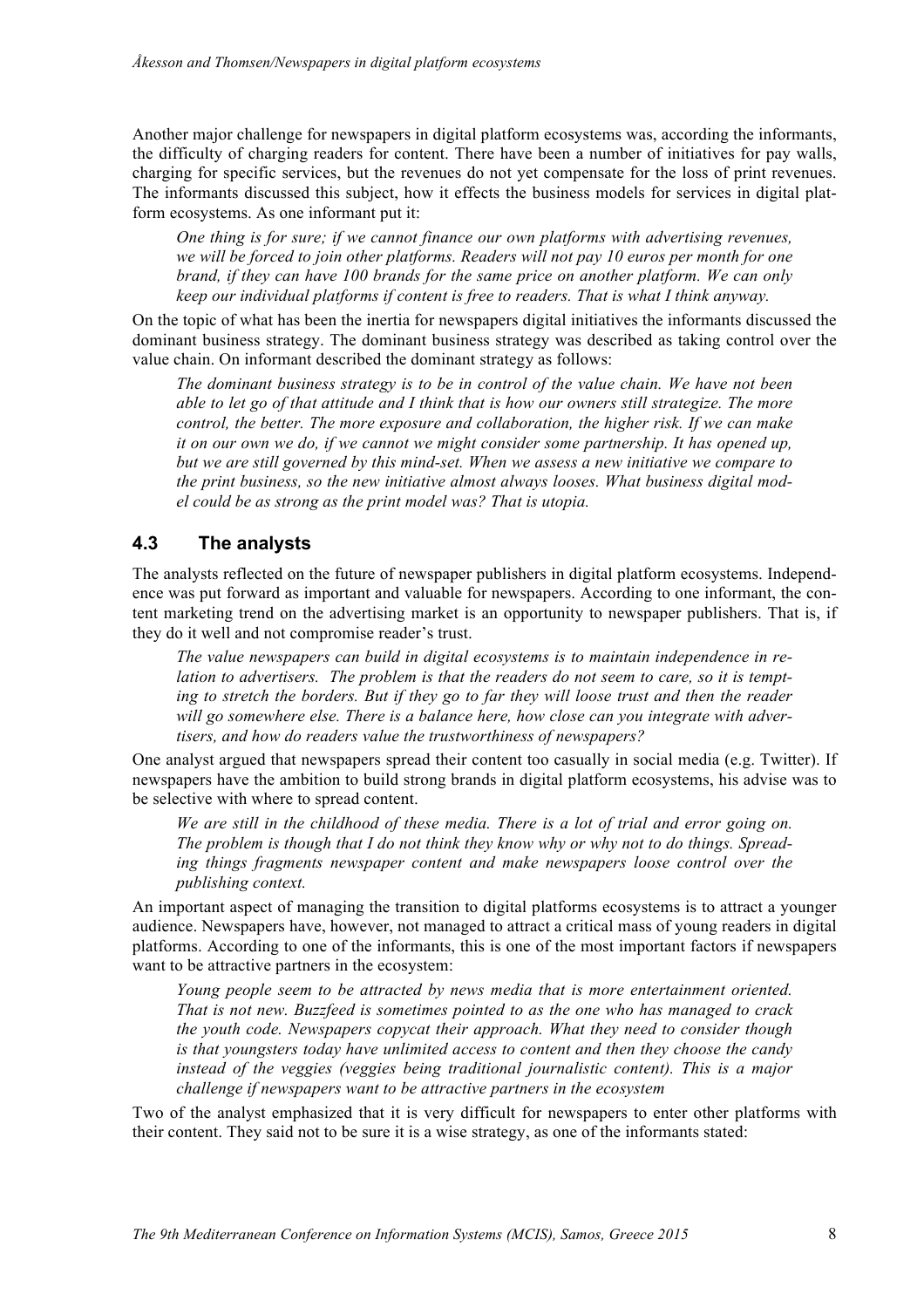*I am not sure they (newspapers) should. Look at the music industry; the artists do not seem to be happy with the digital music platform business, do they? I think first and foremost newspapers should put their effort into renewal, but they are very conservative. They say they are not, but look at them. How many innovative digital initiatives have started with newspapers?*

One analyst stressed the importance of anchoring on local markets. To have a position, newspapers need to be the best and the first. Otherwise grass root initiatives will emerge in the ecosystem and challenge the traditional newspapers. For society, the informant thinks both have a place:

*I do not think it is good if there is no place for newspapers. Producing unique and relevant content is key, but the question is how to do that and how to finance that.* 

Attracting a large enough audience to be attractive for advertisers is challenging in digital platforms:

*I think newspapers now must come to terms with that the golden age is over. They will never, ever again have as large proportions of local readers as they used to have.*

One problem with the newspaper transition to digital platform ecosystems put forward is that they are too late to bring in the competencies they need:

*They should have done what they do now 5-6 years ago, that is build up digital competence for mobile, web TV, advertising analytics etc. The strong old business model has blindfolded them. And when they have put in efforts, they put all eggs in one basket such as the tablet initiatives. That was an expensive experience for many of them.* 

Newspapers difficulty to collaborate was also described by the analytics:

*They have been so occupied with competing and quarrel with each other, and between owners, that they miss the train over and over again. They have not managed to see themselves as complementary actors and together try to solve the problems and become more attractive to advertisers and other actors. Instead they fight each other.* 

One conclusion made was that it seems messy at this time, but that in time quality journalism will find its forms and business models in digital platform ecosystems. According to the three analytics there is a need for this. They also suggested that newspapers would not be the same news media we have been used to see (in print). As one of them put it:

*Newspapers will rather be an exclusive content service. This opens for new businesses such as selling journalistic services to other actors.* 

### **5 Interpretations and discussion**

With this study we aim to shed light on the challenges for incumbent content providers to adapt to and leverage business opportunities in digital platform ecosystems. With this aim we have studied how newspapers as content providers are challenged by the generativity afforded in digital platforms. The paradoxical relationship following the generative attribute of digital platforms challenges newspapers, and in particular this study display the challenges related to identity crisis and balancing openness and control. In the following we interpret and discuss these challenges in light of the generative attribute of digital platforms.

#### **5.1 Newspapers identity crisis in digital platform ecosystems**

Newspapers have had an identity of being in a dominant position and in control of the value chain. Now they struggle to survive in the digital ecosystem; dethroned, pressed to operate in the paradoxical relationship between the digital innovation opportunities and the historically well working traditional business model, while revenues are falling. As this study shows, this has led to an identity crisis, uncertainty of their role in the digital ecosystem, and to difficulties in explaining their role to others. While other key ecosystems actors (e.g. platform providers) recognize and embrace their identity, newspapers desperately seek to re-shape their identity and core business. This uncertainty is exacer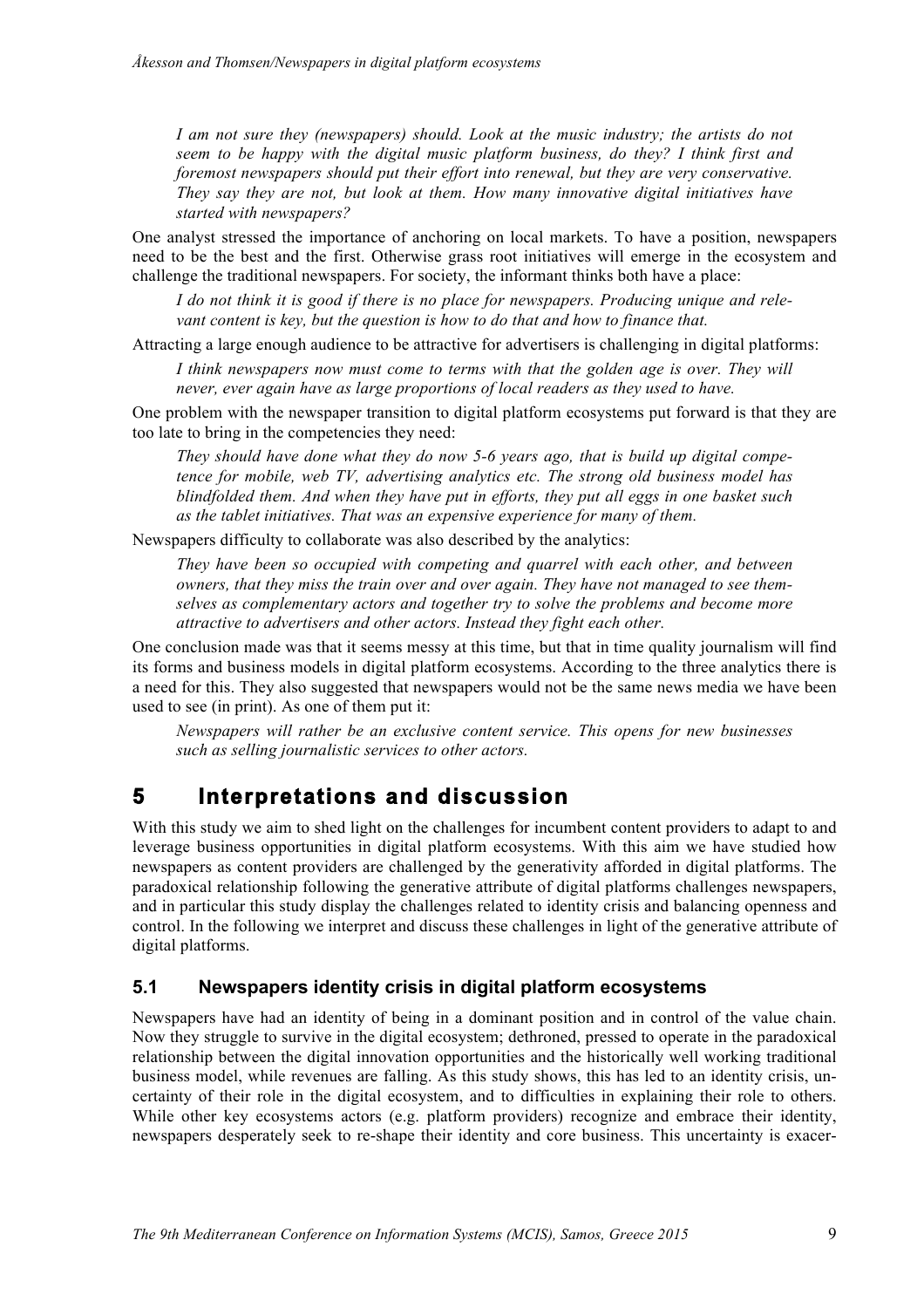bated due to increasing economical pressure, incumbent behavior and inertia in meeting digital platform opportunities (Christensen et al., 2012). A majority of the informants in this study state that newspapers have not been able to innovate neither technically nor business wise in such a way that they have enabled open and networked business models. Two plausible reasons for this inertia that this study points at is the unwillingness to accept the business conditions in digital platform ecosystems, and a "the more control the better" mind-set. While this unfolds, other ecosystem actors point out that newspapers have content, qualities and competence that is attractive and can provide value in the ecosystem. Content providers, for example, have incentives to enroll newspapers (content) in their platforms, but have experienced difficulties to engage newspapers. These difficulties can be related to insufficient understanding of the ecosystems' state and newspapers incumbent behavior.

One class of platform providers do not produce content, or at least to a limited extent. These platform providers act as brokers of media content. The actors that have control over the platform, and thus control the frames for business, have a key position in the ecosystem (Ghazawneh and Henfridsson, 2015). Newspapers are challenged by this architecture since they have built up solitary platforms for their own content, as it has for example the music industry. The newspaper informants express that the attitude is becoming more humble and open, and recognize that the past dominant position is part of the past. In self-reflection they see that they have not had any digital strategies in earnest, and have not had any strategies to build relationships with for example digital platform providers. This is partially explained to be a result of the history of control and the informants expressed that they are reluctant to any other actor profiting on their content. As discussed in literature (see e.g. Eaton et al., 2011), control in digital platforms can be a strategy to create competitive barriers for rivals, but this control can also result in unexpected new competition. The analytics point out that spreading and sharing content too willingly can lead to loss of control and open for innovative utilizing of newspaper content beyond newspaper's control.

#### **5.2 Openness and platform control in digital platform ecosystems**

In digital platform ecosystems content providers are challenged by the balance between controlling and stimulating platform generativity (Förderer et al., 2014). On the one hand newspapers have full and tight control within their own platforms, on the other hand their platforms are integrated in the open architecture of the Internet, and thus the content, if published without walls, accessible to anyone. This has since the introduction of digital news content in the 90s been challenging, and newspapers are still today struggling with it. The newspapers in the study recognize that there is a need to open up for networked business and that actors, such as the platform provider, are of interest to them. They do however also show difficulty in accepting the terms of networked business in the ecosystem.

The resolution of the previously tight coupling between distribution, media and content (Yoo et al., 2010) challenges newspapers in controlling digital initiatives and innovation. In digital platform ecosystems, the control is distributed among many different actors in complex and heterogonous networks (Eaton et al., 2015). These actors have divergent interests and driving forces, and in this business environment the previously firm centric business model of newspapers does not work in the same way. As suggested in literature, these new actors are disrupting but they can also be an opportunity to establish new relationships and leverage the innovation capability afforded by generativity (Tilson et al., 2010; Yoo, 2013).

In this study, the newspaper informants express an insistent need to explore digital platform ecosystems and the need to innovate and reflect upon how to build a portfolio of business models in the ecosystem. This is reflected in some initiatives for partnerships and cooperation. The analytics confirm this picture and state that newspapers did not see the changes in the ecosystem early enough to build up strategic partnerships for networked business. Now they are facing the same situation regarding advertising platforms. According to the analytics in the study, the newspapers have been too conservative, which has hampered innovativeness. However, the analytics recognize the challenge of profiting on digital newspaper content with the new competition and changes in the ecosystem. The resolved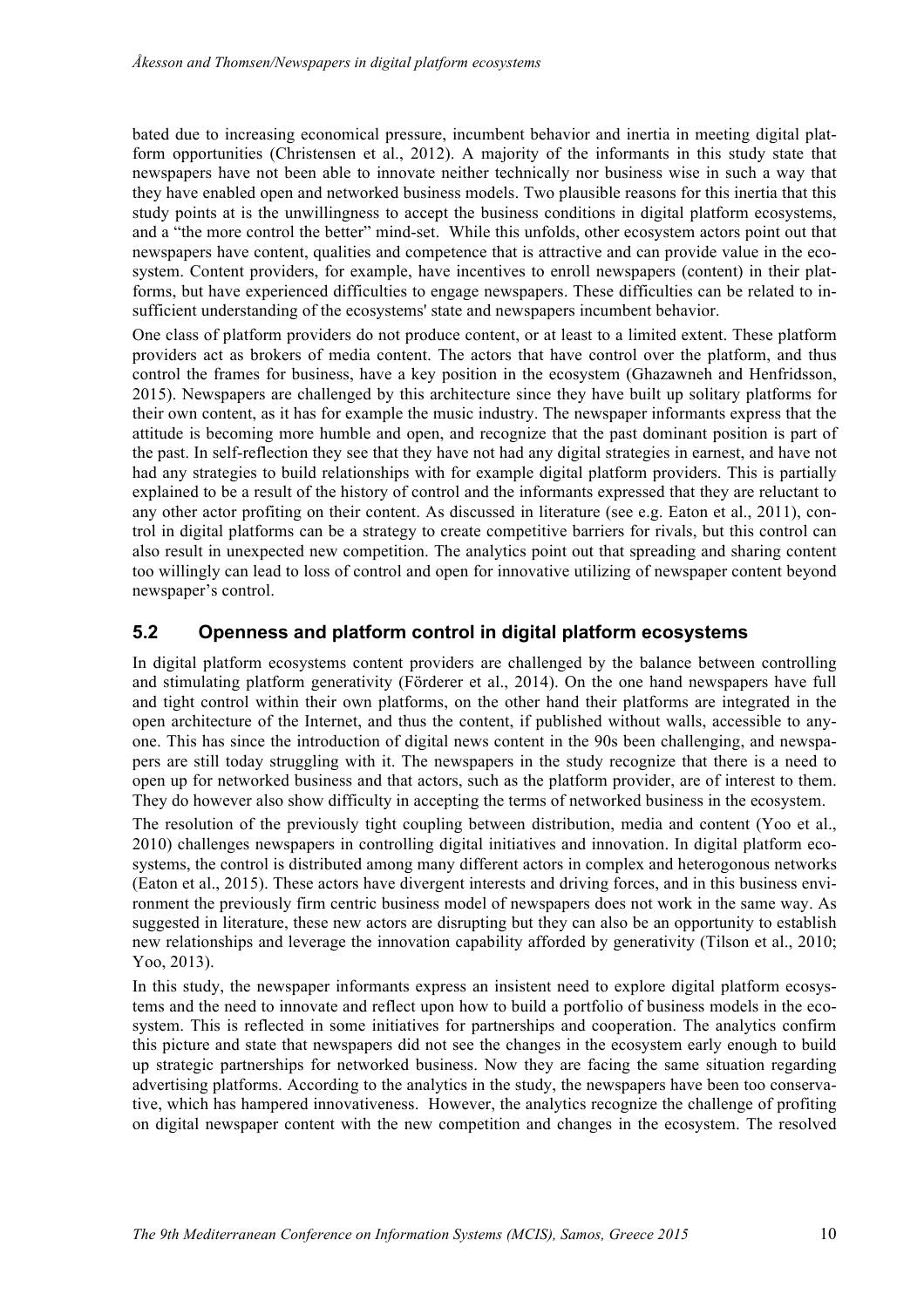coupling provides flexibility and potential for new re-combinations, new forms for distribution, new business models etc. This is one of the major driving forces behind digital innovation (Yoo, 2013) that can contribute to renew newspaper media. This opportunity also creates challenges in the form of competition from big and established actors such as Google, and new or unexpected competition from for example digital start-ups or grass root initiatives.

## **6 Concluding remarks**

In conclusion, newspapers are challenged in digital platforms ecosystems as a consequence of the architecture and generative attribute of digital platforms which provides a contrasting business environment compared to the long history of the controlled business of print newspapers. This study contributes to literature (see e.g. Ghazawneh and Henfridsson, 2015; Förderer et al., 2014) by illustrating the relationships and reasoning behind the strategizing underlying decisions taken by incumbent content providers such as newspapers. We can conclude that the fundamental challenges associated with the complexity of balancing the old and new platform based business in a constantly evolving ecosystem is related to relational as well as technical aspects of digital platforms. In this study we have contributed by showing the challenges associated to identity in the digital platform ecosystem, and the balance between control and openness.

The generativity of digital platforms affords business opportunities of completely new character to incumbent content providers. One practical implication of the findings is that the balance of control and openness is an essential part of strategizing digital platforms, as is the identity in digital ecosystems. To follow the logic of digital platforms incumbent content providers need to re-evaluate their identity and their role in relation to other actors, as well as to communicate their identity to be better understood by others.

Future studies could address several limitations in our work. First, this study builds on accounts in relation to one type of content providers, i.e. newspapers. The challenges brought by the generativity afforded in digital platforms can be compared with other content providing industries such as magazines, books and films. Second, in this study there is only one informant representing a platform provider. Complementing insights on the relationship between content providers and platform providers can be gained by studying the relationship with more emphasis from the platform provider viewpoint.

### **References**

- Adner, R. (2006). "Match your innovation strategy to your innovation ecosystem." *Harvard Business Review*, 84 (4), 98-107.
- Avital, M., and Te'eni, D. (2009). "From Generative Fit to Generative Capacity: Exploring an Emerging Dimension of Information Systems Design and Task Performance." *Information Systems Journal*, 19 (4), 345-367.
- Boczkowski, P. J. (2004). *Digitizing the News: Innovation in Online Newspapers*. Cambridge, MA, MIT Press.
- Chesbrough H. W. (2006). "Open innovation: A New Paradigm for Understanding Industrial Innovation." in Chesbrough, H., Vanhaverbeke, W. and West J. (eds.), *Open Innovation: Researching a New Paradigm*. Oxford: Oxford University Press, 1-12.
- Christensen, C. M., and Davis, A. B. (2006). "The Future of Newspapers." *The Forbes* URL: http://www.forbes.com/home/leadership/2006/10/10/leadership/newspapers/medialead/innovationc x\_cc\_1011clayton.html
- Christensen, C. M., Skok, D., and Allworth, J. (2012). "*Breaking News: Mastering the Art of Disruptive Innovation in Journalism.*" Nieman Reports, 66 (3).

Conboy, M. and Steel, J. (2008). "The future of Newspapers." *Journalism Studies*, 9 (5), 650-661.

Eaton, B., Elaluf-Calderwood, S., Sørensen, C. and Yoo, Y. (2011). "Dynamic Structures of Control and Generativity in Digital Ecosystem Service Innovation: The Cases of the Apple and Google